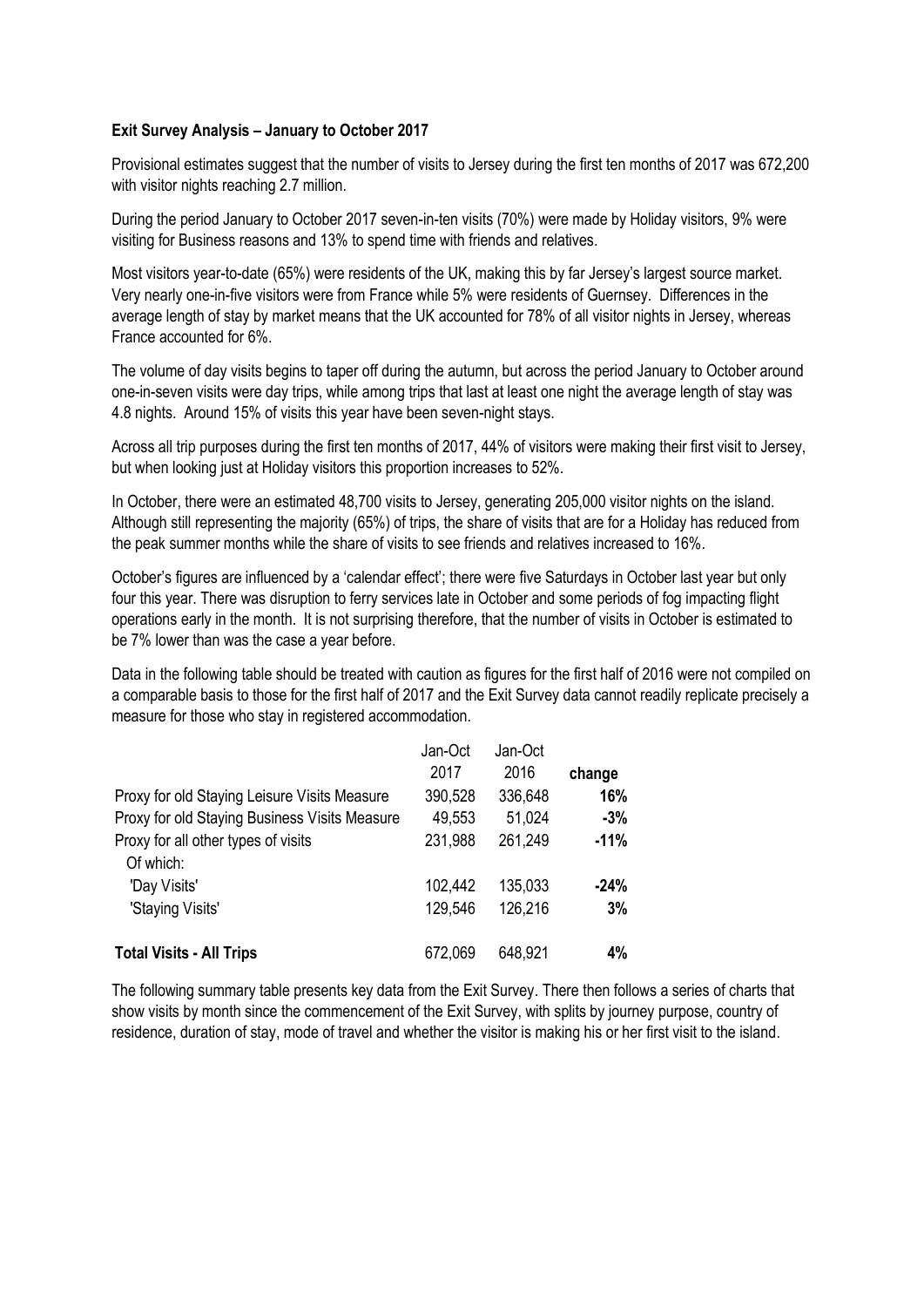|                             |                                                          | <b>Month of</b><br>October 2017 | 3 months to<br>October 2017 | <b>January to</b><br>October 2017 | <b>Rolling 12</b><br><b>Months</b> |
|-----------------------------|----------------------------------------------------------|---------------------------------|-----------------------------|-----------------------------------|------------------------------------|
| <b>Headline Data</b>        | <b>Total Visits</b>                                      | 48,654                          | 263,598                     | 672,069                           | 712,199                            |
|                             | annual change                                            | $-7%$                           | 13%                         |                                   |                                    |
|                             | <b>Total Visitor Nights</b><br>annual change             | 204,997<br>$-23%$               | 1,095,659<br>4%             | 2,720,967                         | 2,906,669                          |
|                             | Nights per visit (all)                                   | 4.2                             | 4.2                         | 4.0                               | 4.1                                |
|                             | Nights per visit (overnighters)                          | 4.5                             | 5.0                         | 4.8                               | 4.8                                |
| <b>Trip Purpose</b>         | <b>Visiting Yachtsmen</b>                                | 586                             | 6,560                       | 16,134                            | 16,375                             |
|                             | annual change                                            | $-30%$                          | $-11%$                      |                                   |                                    |
|                             | Cruise<br>annual change                                  |                                 | 2,089<br>2387%              | 3,278                             | 3,278                              |
|                             | <b>Holiday</b>                                           | 31,515                          | 195,694                     | 467,906                           | 482,863                            |
|                             | annual change                                            | 0%                              | 17%                         |                                   |                                    |
|                             | <b>Business</b>                                          | 4,313                           | 17,917                      | 61,225                            | 71,633                             |
|                             | annual change<br><b>Visiting Friends &amp; Relatives</b> | $-26%$<br>7,601                 | 11%<br>30,449               | 89,469                            | 98,685                             |
|                             | annual change                                            | $-9%$                           | $-3%$                       |                                   |                                    |
|                             | Other                                                    | 4,639                           | 10,890                      | 34,057                            | 39,365                             |
|                             | annual change                                            | $-19%$                          | $-5%$                       |                                   |                                    |
| <b>Country of Residence</b> | <b>UK</b>                                                | 37,788                          | 173,111                     | 437,629                           | 465,103                            |
|                             | annual change                                            | 0%<br>5,192                     | 15%<br>54,420               | 127,545                           | 133,845                            |
|                             | France<br>annual change                                  | $-11%$                          | 54%                         |                                   |                                    |
|                             | Germany                                                  | 949                             | 9,213                       | 20,569                            | 20,974                             |
|                             | annual change                                            | $-7%$                           | $-28%$                      |                                   |                                    |
|                             | Guernsey<br>annual change                                | 2,307<br>$-39%$                 | 9,175<br>$-13%$             | 33,739                            | 37,182                             |
|                             | Other / Not known                                        | 1,954                           | 14,618                      | 44,569                            | 46,893                             |
|                             | annual change                                            | $-31%$                          | $-30%$                      |                                   |                                    |
|                             | Sea (inc Cruise & Yachtsmen)                             | 10,887                          | 92,284                      | 218,885                           | 19,653                             |
| <b>Mode</b>                 | annual change                                            | $-3%$                           | 18%                         |                                   |                                    |
|                             | Air (inc Private Plane)<br>annual change                 | 37,767<br>$-8%$                 | 171,315<br>11%              | 453,184                           | 692,546                            |
|                             |                                                          |                                 |                             |                                   |                                    |
|                             | Day Visit<br>annual change                               | 3,519<br>$-34%$                 | 43,475<br>4%                | 102,442                           | 109,047                            |
|                             | 1-3 nights                                               | 21,501                          | 78,035                      | 232,261                           | 251,663                            |
| <b>Duration of Stay</b>     | annual change                                            | $-5%$                           | 10%                         |                                   |                                    |
|                             | 4-6 nights<br>annual change                              | 16,100<br>$-1%$                 | 74,758<br>19%               | 191,283                           | 200,404                            |
|                             | 7 nights                                                 | 5,607                           | 46,969                      | 102,056                           | 103,997                            |
|                             | annual change                                            | 12%                             | 28%                         |                                   |                                    |
|                             | 8+ nights                                                | 1,927                           | 20,362                      | 44,027                            | 47,088                             |
|                             | annual change                                            | $-33%$                          | $-7%$                       |                                   |                                    |